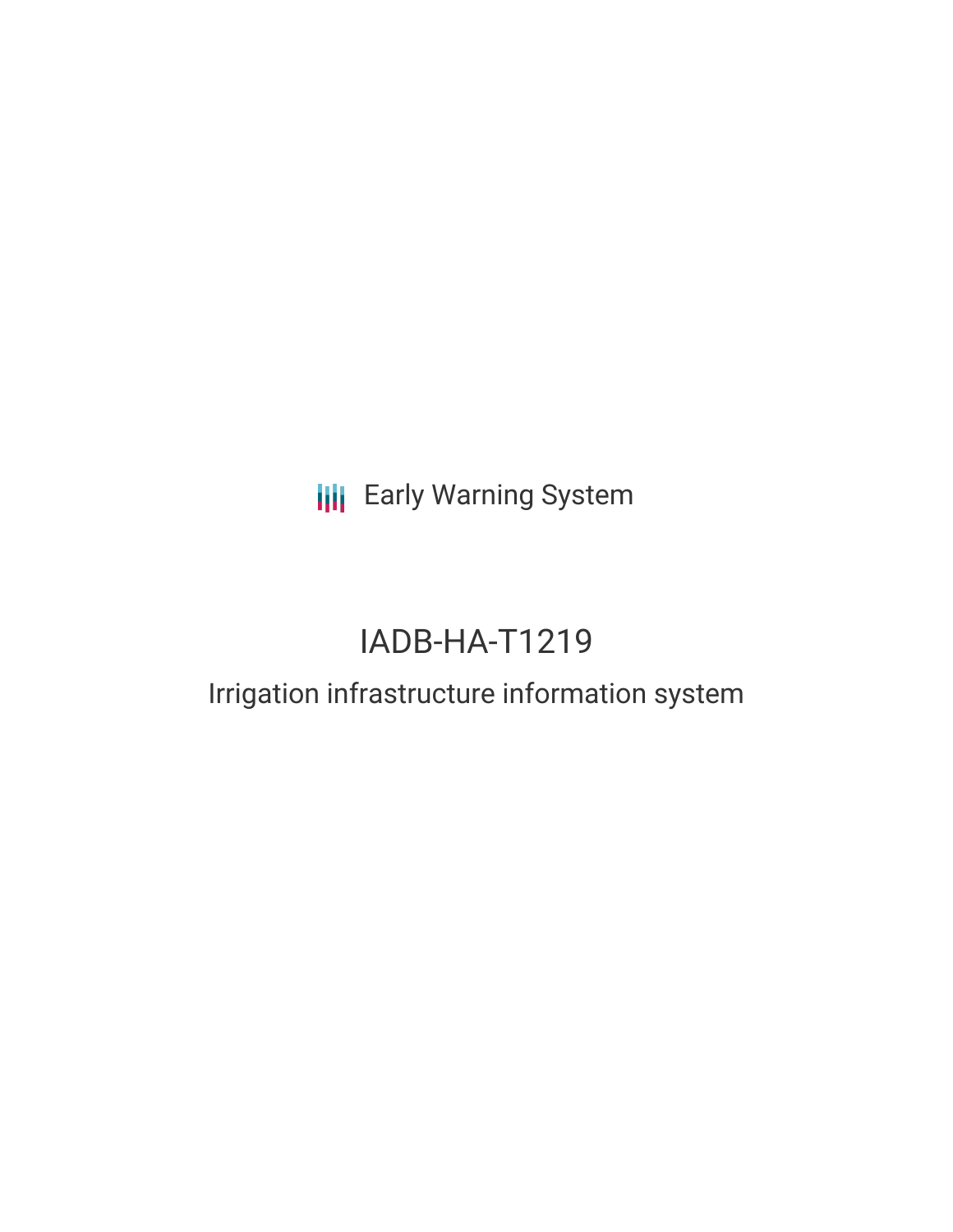

#### **Quick Facts**

| <b>Countries</b>               | Haiti                                                                   |
|--------------------------------|-------------------------------------------------------------------------|
| <b>Financial Institutions</b>  | Inter-American Development Bank (IADB)                                  |
| <b>Status</b>                  | Approved                                                                |
| <b>Bank Risk Rating</b>        | C                                                                       |
| <b>Voting Date</b>             | 2016-10-07                                                              |
| <b>Borrower</b>                | Haiti, Ministry of Agriculture, Natural Resources and Rural Development |
| <b>Sectors</b>                 | Agriculture and Forestry, Technical Cooperation, Water and Sanitation   |
| <b>Investment Amount (USD)</b> | $$0.45$ million                                                         |
| <b>Project Cost (USD)</b>      | $$0.53$ million                                                         |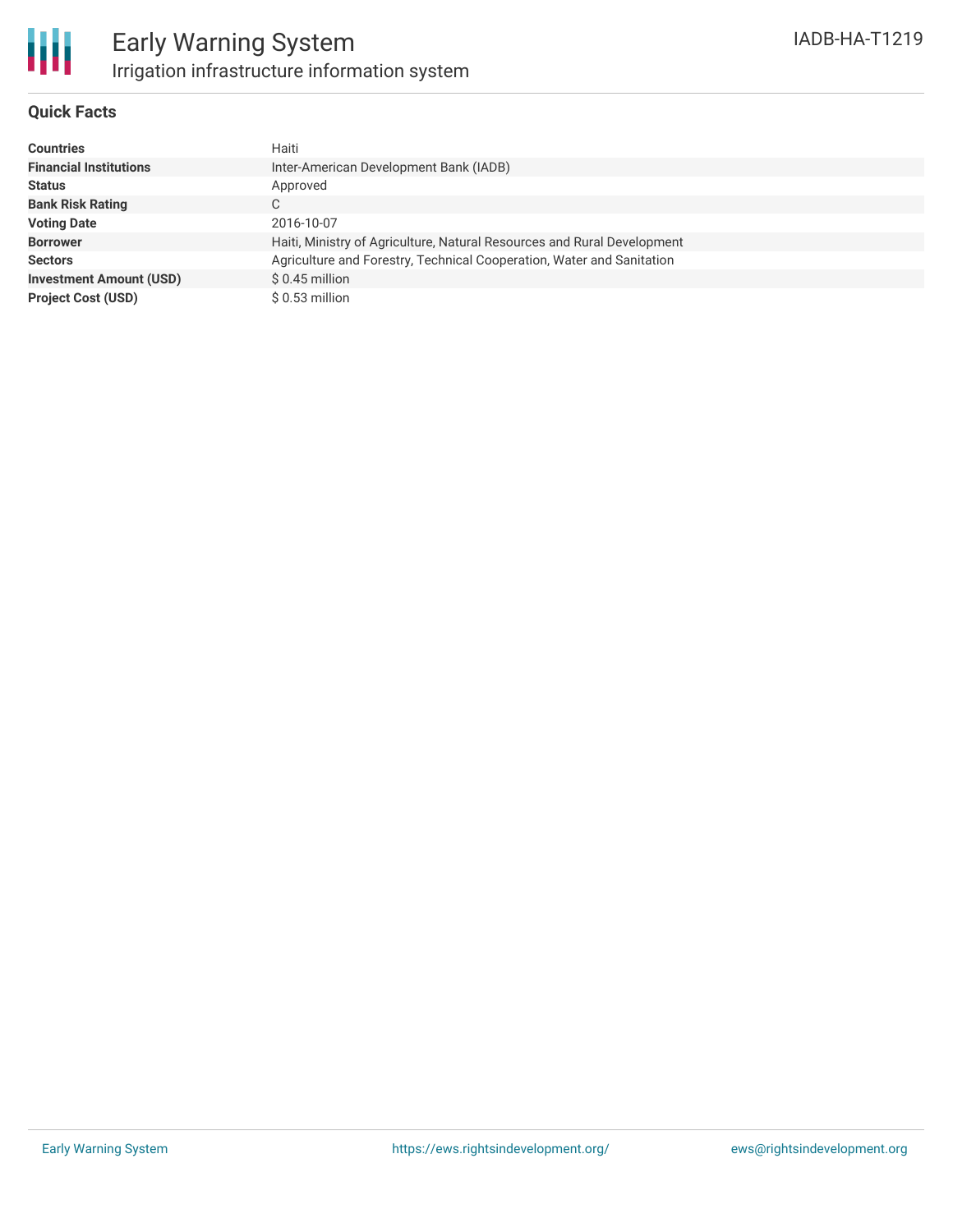

### **Project Description**

The objective of the Technical Cooperation (TC) is to strengthen the national capacity to manage public investments in the agricultural sector by providing information to plan, prioritize and undertake investments in the improvement of irrigation infrastructure in Haiti. The main component of the TC is the completion of the National Irrigation Information System which started to be developed by MARNDR and CNIGS.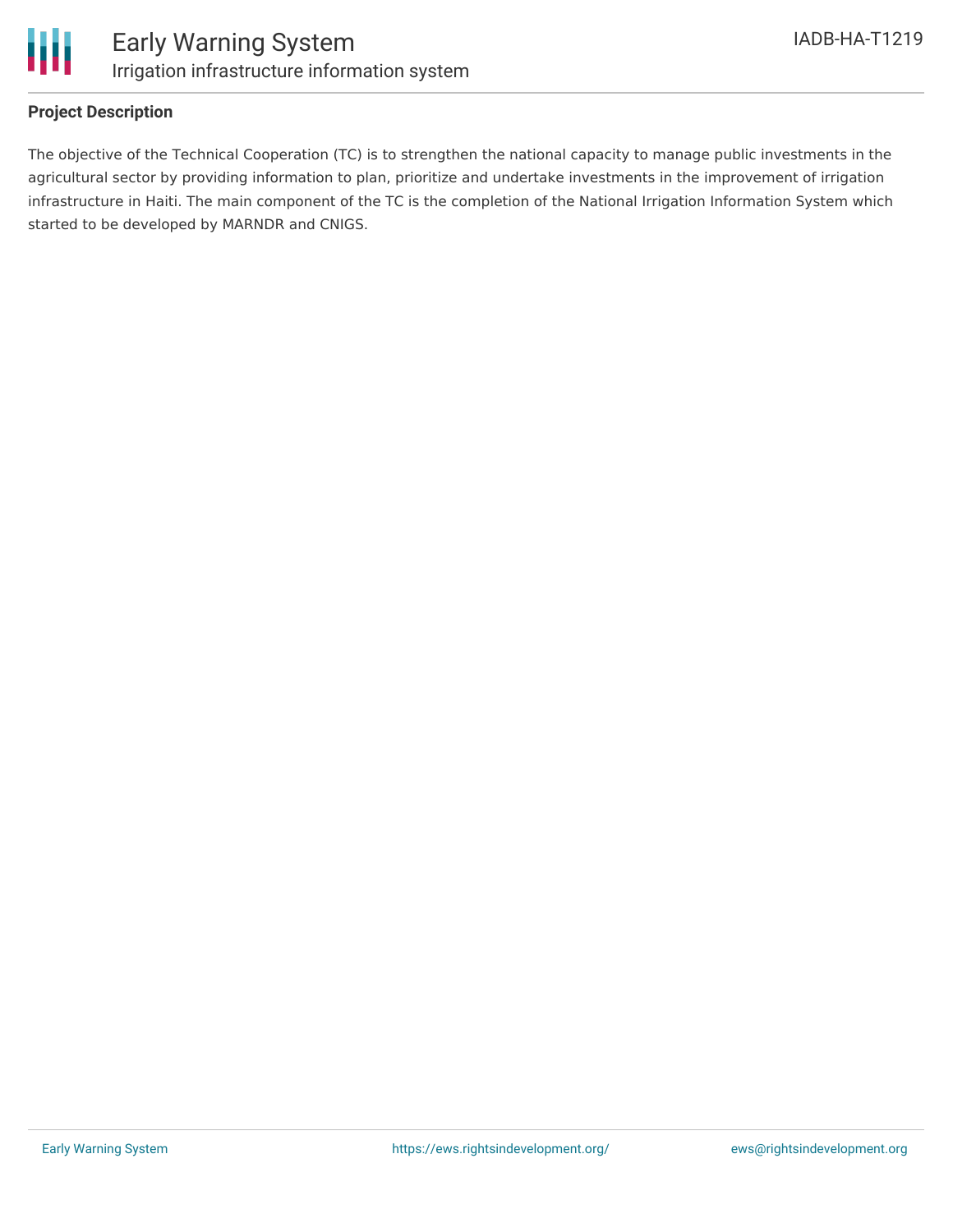

### **Investment Description**

• Inter-American Development Bank (IADB)

Non-Reimbursable Technical Cooperation. Activities include:

- 1. Fine-tuning and finalization of the information system and database (US\$150,000).
- 2. Data collection and treatment (US\$250,000).
- 3. Elaboration of a synthetic atlas (US\$50,000)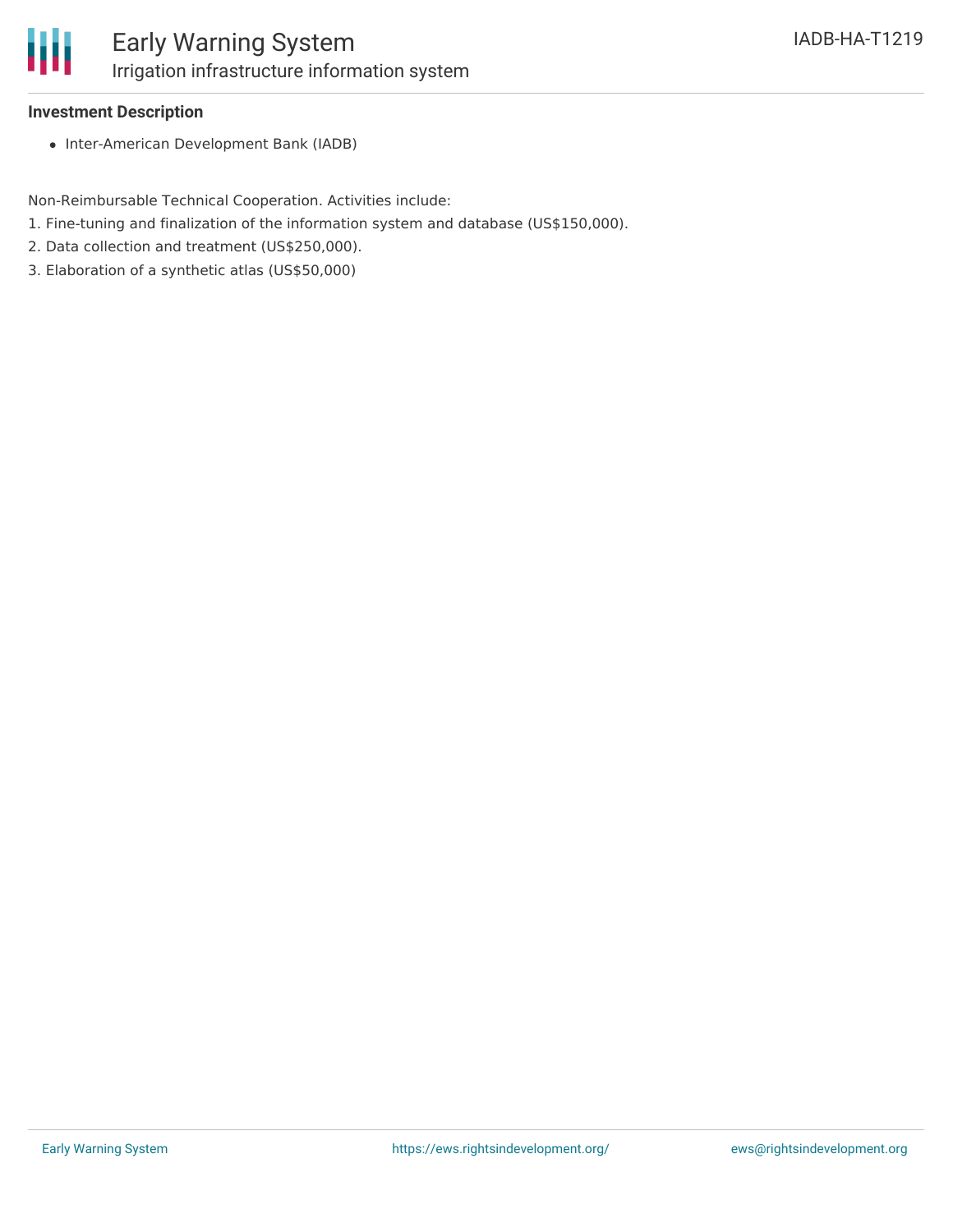

#### **Contact Information**

ACCOUNTABILITY MECHANISM OF IADB

The Independent Consultation and Investigation Mechanism (MICI) is the independent complaint mechanism and fact-finding body for people who have been or are likely to be adversely affected by an Inter-American Development Bank (IDB) or Inter-American Investment Corporation (IIC)-funded project. If you submit a complaint to MICI, they may assist you in addressing the problems you raised through a dispute-resolution process with those implementing the project and/or through an investigation to assess whether the IDB or IIC is following its own policies for preventing or mitigating harm to people or the environment. You can submit a complaint by sending an email to MICI@iadb.org. You can learn more about the MICI and how to file a complaint at http://www.iadb.org/en/mici/mici,1752.html (in English) or http://www.iadb.org/es/mici/mici,1752.html (Spanish).